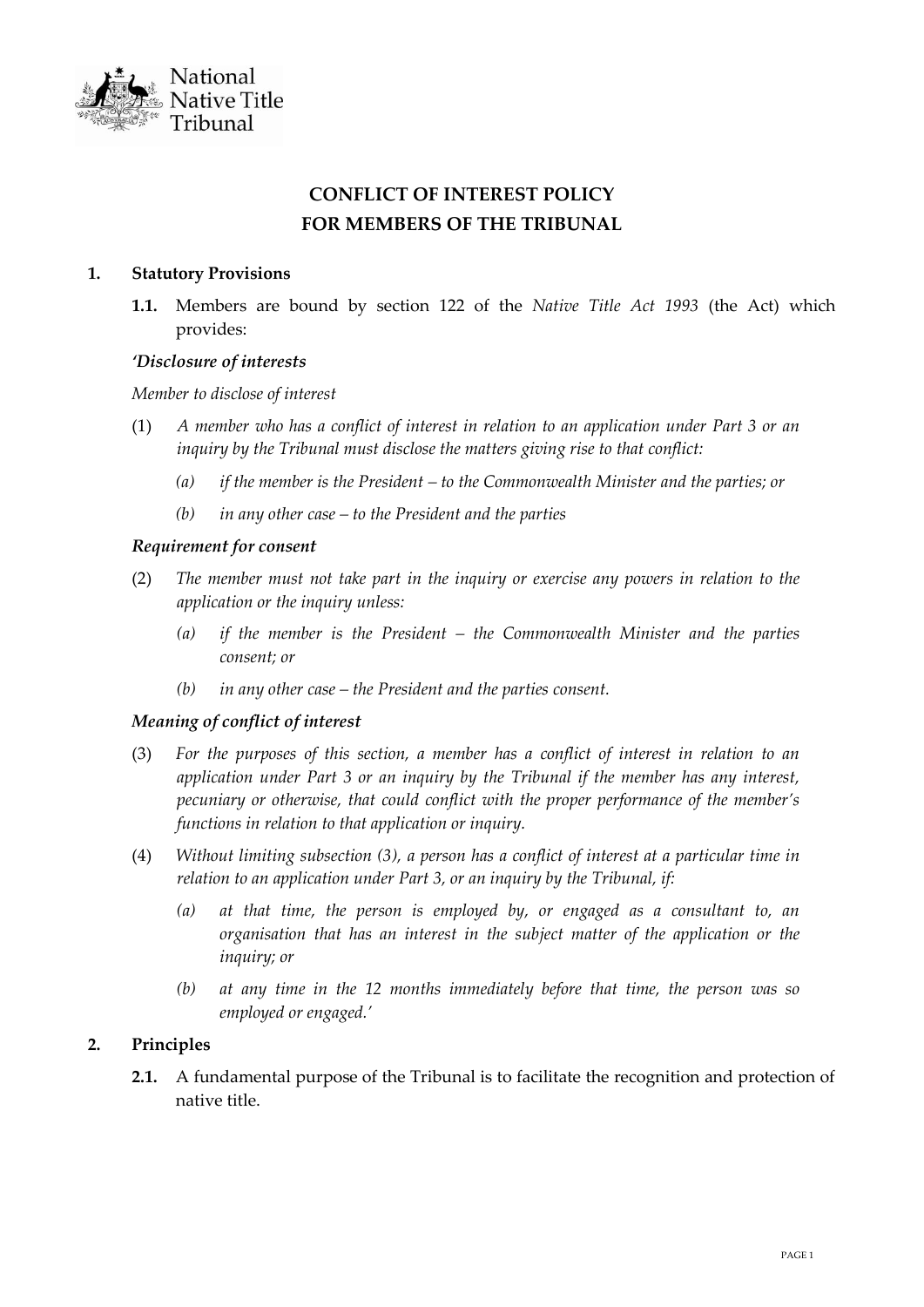- **2.2.** The role of the Tribunal includes:
	- (a) assisting parties to achieve a consensual resolution of applications including native title and compensation applications, and right to negotiate matters;
	- (b) acting as an arbitral body with respect to certain future acts;
	- (c) holding inquiries at the direction of the Minister and otherwise in accordance with the Act; and
	- (d) assisting in the negotiations of Indigenous Land Use Agreements and other agreements as requested.
- **2.3.** It is essential to the success of the Tribunal that it be and be seen to be independent, impartial and professional in the exercise of its powers and the discharge of its functions under the Act. Accordingly, each member of the Tribunal should avoid:
	- (a) conflict of interest; and
	- (b) bias against or in favour of a person or entity.
- **2.4.** A conflict of interest or apprehension of bias will arise where there is an actual conflict or bias or where it might reasonably be thought that there is a conflict or bias. In considering whether a member is or is not seen to be free of any interest incompatible with impartiality the criterion is whether a fair minded person, having knowledge of the relevant facts, could reasonably conclude that the member is in a position where his or her impartiality would or could be impaired.<sup>1</sup>

<sup>1</sup> The test for the apprehension of judicial bias was promulgated by the High Court in *Ebner v The Official Trustee in Bankruptcy* (2000) 205 CLR 337 [2000] HCA 63. . Gleeson CJ, McHugh, Gummow and Hayne JJ said (342/6):

<sup>&</sup>quot;Where, in the absence of any suggestion of actual bias, a question arises as to the independence or impartiality of a judge (or other judicial officer or juror) … the governing principle is that, subject to qualifications relating to waiver … or necessity …, a judge is disqualified if *a fair-minded lay observer might reasonably apprehend that the judge might not bring an impartial mind to the resolution of the question the judge is required to decide*. The principle gives effect to the requirement that justice should both be done and be seen to be done, a requirement which reflects the fundamental importance of the principle that the tribunal be *independent and impartial*. It is convenient to refer to it as the apprehension of bias principle." (emphasis added)

Their Honours also discussed the notions of "interest" and "association". Their Honours referred to "the necessity for an *independent and impartial* tribunal", and stated that "concepts of *independence and impartiality* overlap, but they are not co-extensive" (358/60, emphasis added).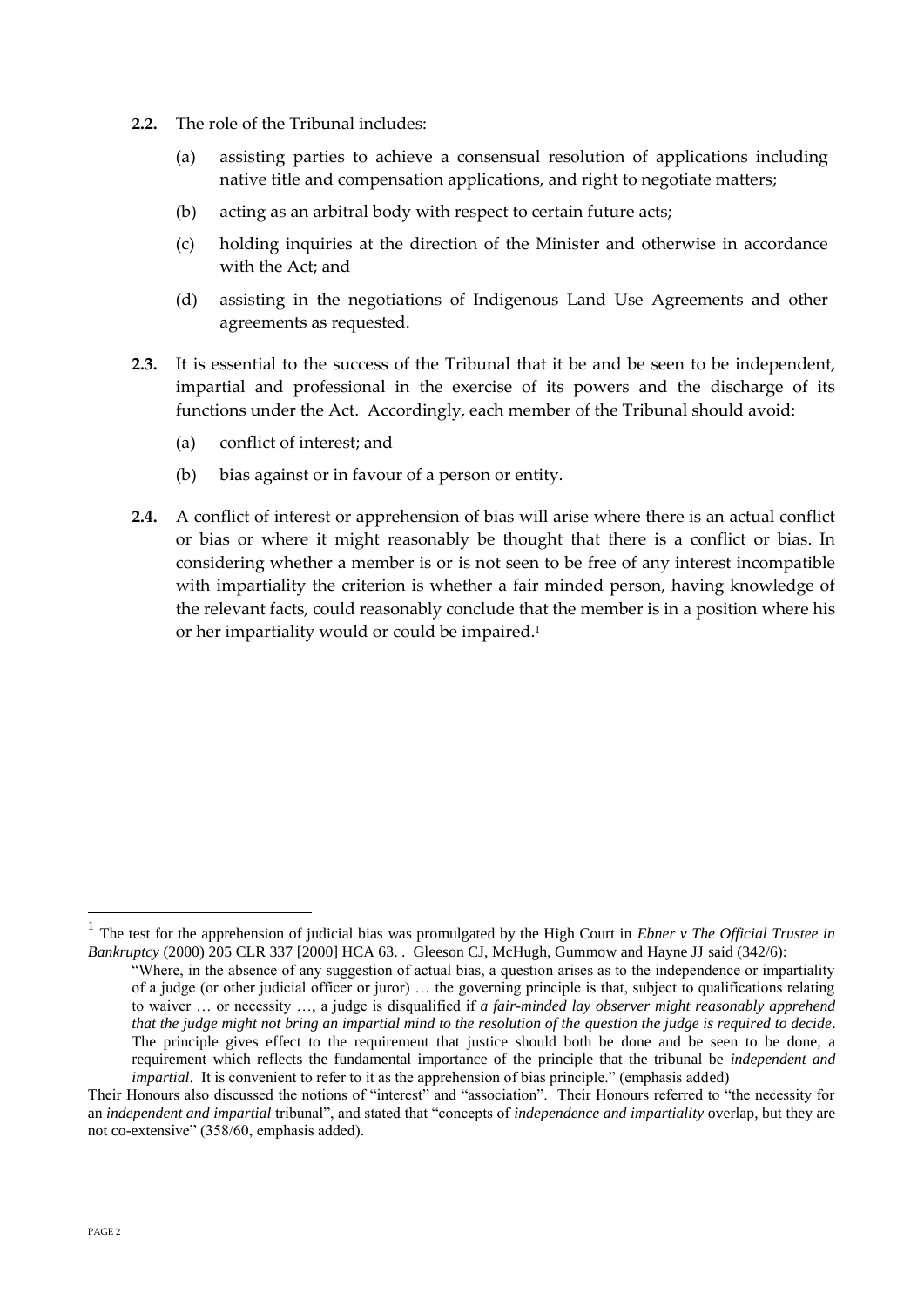# **3. Definitions**

- **3.1.** In this policy:
	- (a) "application" means an application under Part 3 of the Act or an inquiry and includes a request for assistance in negotiating an Indigenous Land Use Agreement and any other matter involving the exercise of function by a member under the Act;
	- (b) "interest" means a direct or indirect interest, pecuniary or otherwise, and includes interests held by members of the family and associates of a member which interests are in the care, management or control of the member or are known to the member;
	- (c) "Tribunal" means the National Native Title Tribunal.

# **4. Rules**

- **4.1.** Except with the consent of the parties and:
	- (a) if the member is the President the Commonwealth Minister; or
	- (b) in any other case the President,

No member of the Tribunal shall do any work in relation to any application in respect of which that person has been involved prior to his or her appointment to the Tribunal. For the purposes of this paragraph, a prior involvement includes the preparation of the application, the provision of advice to any person in relation to the application (whether before or after it has been lodged with the Tribunal), the gathering of evidence or information in relation to the application or the representation of a party in mediation conferences.

- **4.2.** Except with the consent of the parties and:
	- (a) if the member is the President the Commonwealth Minister; or
	- (b) in any other case the President,

No member of the Tribunal shall do any work in relation to an application if, within the period of twelve months prior to the lodging of the application, that member has carried out any work in relation to native title matters for a group, person, or organisation which is or represents a party or eligible party to the application. This prohibition does not apply if the work carried out was for a government and did not involve the relevant application.

- **4.3.** Except with the consent of the parties and:
	- (a) if the member is the President the Commonwealth Minister; or
	- (b) in any other case the President,

No member of the Tribunal shall do any work in relation to an application in respect to which that member has any interest, pecuniary or otherwise, that conflicts or could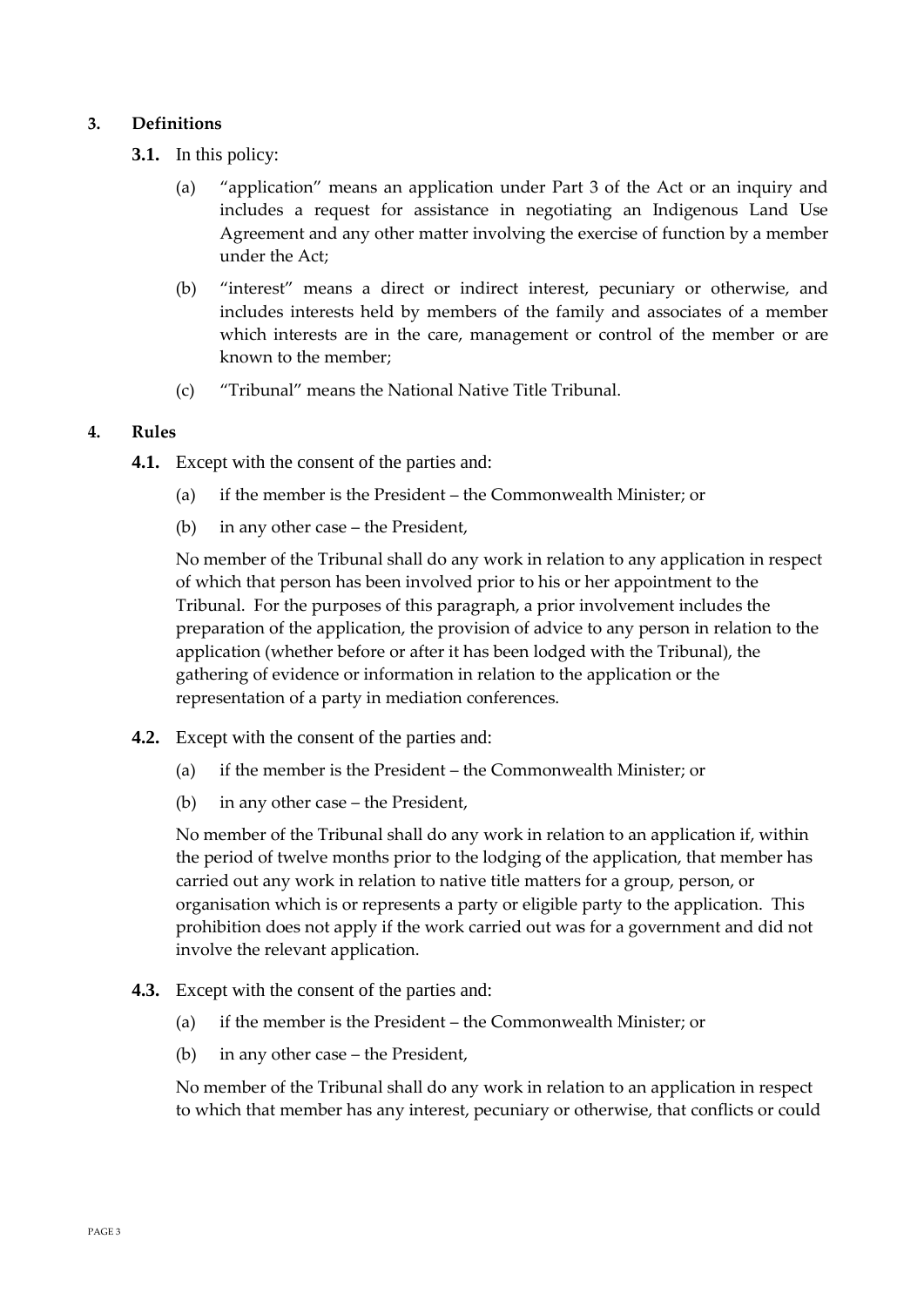reasonably be seen to conflict with the proper performance of that member's functions in relation to the application.

**4.4.**

- (a) No member of the Tribunal shall be engaged by, represent or otherwise act on behalf of any party in relation to an arbitration or inquiry arising under the Act.
- (b) Subject to (a), a member may not be engaged by, represent or otherwise act on behalf of any party in relation to a court proceeding, mediation, negotiation or assistance concerning any matter arising under the Act, except with the consent of the parties and the President.
- (c) When a member is engaged by, represents or otherwise acts on behalf of a person, group or organisation in relation to a matter concerning native title other than those matters referred to in (a) or (b), the member will inform the President.
- **4.5.** Nothing in the foregoing shall be taken as limiting the proper performance of functions of a member of the Tribunal by a member in the ordinary course of dealing with any party concerning any matter arising under the Act.
- **4.6.** Without limiting the generality of the foregoing, a conflict of interest may arise if a member has:
	- (a) an interest in or in relation to land or waters in an area covered by the application; or
	- (b) an interest in shares, options, units, warrants or like instruments in, or a directorship of, any company which is a party to the application or has an interest in or in relation to the land or waters covered by the application.
- **4.7.** Each member of the Tribunal is required to provide to the President of the Tribunal a list confidential to the President of any past and present associations or involvements and interests which may reasonably give rise to the appearance or fact of a conflict of interest in relation to any application or matter within the jurisdiction of the Tribunal. The list should be updated when circumstances change.
- **4.8.** Because of the nature of work performed by the Tribunal conflict of interest could include conflict of cultural interests.
	- 4.8.1. A cultural interest is one where a member has a cultural relationship with parties external to the Tribunal which gives rise to a real or perceived conflict of interest. Included in this category of relationships may be the extended family relationships within an Aboriginal or Torres Strait Islander community, or a part association with Aboriginal and/or Torres Strait Islander parties to native title claims directly or indirectly.
	- 4.8.2. It is not possible to prescribe all the situations where a possible conflict of cultural interest might arise and members will necessarily need to be aware of circumstances where there is a real, or risk of, conflict. When such a situation